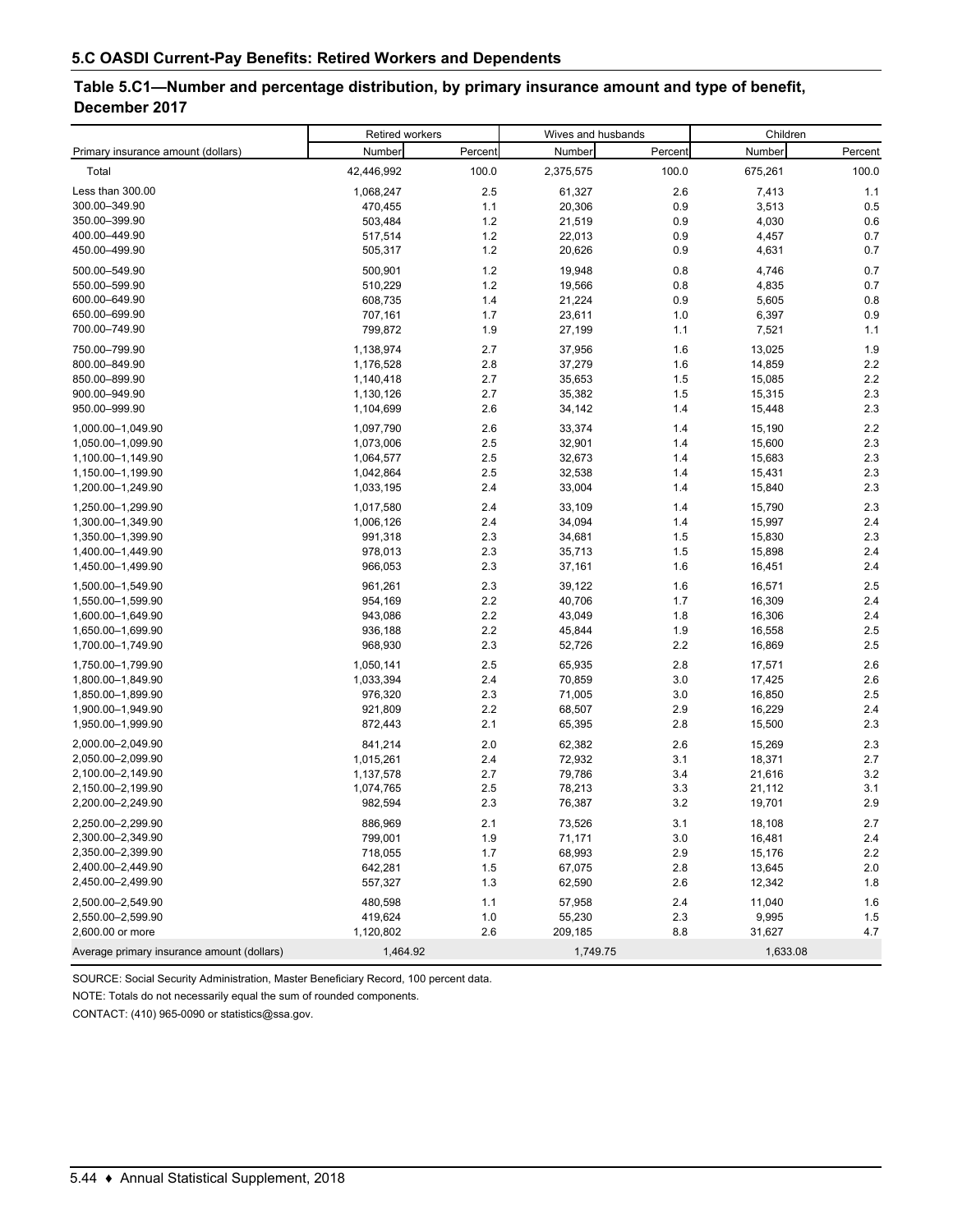## **Table 5.C2—Average monthly benefit, by type of benefit and sex, December 1940–2017, selected years (in dollars)**

|      | <b>Retired workers</b> |        |        | Wives  |            |            |          | Children |        |                       |                   |
|------|------------------------|--------|--------|--------|------------|------------|----------|----------|--------|-----------------------|-------------------|
|      |                        |        |        |        | Entitled   | Entitled   |          |          |        |                       |                   |
|      |                        |        |        |        | because of | because of |          |          | Under  | <b>Disabled</b>       |                   |
| Year | All                    | Men    | Women  | All    | age        | children   | Husbands | All      |        | age 18 adult children | Students          |
| 1940 | 22.60                  | 23.17  | 18.37  | 12.13  | 12.13      | $\ldots$   | $\cdots$ | 12.22    | 12.22  | $\ldots$              | $\cdots$          |
| 1945 | 24.19                  | 24.94  | 19.51  | 12.82  | 12.82      | $\cdots$   | $\ldots$ | 12.45    | 12.45  | .                     | $\cdots$          |
| 1946 | 24.55                  | 25.30  | 19.64  | 12.99  | 12.99      | $\ldots$   | $\ldots$ | 12.57    | 12.57  | .                     | $\cdots$          |
| 1947 | 24.90                  | 25.68  | 19.91  | 13.17  | 13.17      | $\cdots$   | $\ldots$ | 12.77    | 12.77  | .                     | $\cdots$          |
| 1948 | 25.35                  | 26.21  | 20.11  | 13.42  | 13.42      | $\cdots$   | $\ldots$ | 12.99    | 12.99  | .                     | $\cdots$          |
| 1949 | 26.00                  | 26.92  | 20.58  | 13.76  | 13.76      | $\cdots$   | $\ldots$ | 13.18    | 13.18  | .                     | $\cdots$          |
| 1950 | 43.86                  | 45.67  | 35.05  | 23.60  | 23.79      | 12.85      | 20.01    | 17.05    | 17.05  | .                     | $\cdots$          |
| 1951 | 42.14                  | 44.44  | 33.03  | 22.75  | 23.16      | 14.33      | 19.49    | 13.37    | 13.37  | .                     | $\cdots$          |
| 1952 | 49.25                  | 52.16  | 39.17  | 26.01  | 26.48      | 16.33      | 22.31    | 14.67    | 14.67  | .                     | $\cdots$          |
| 1953 | 51.10                  | 54.46  | 40.66  | 27.08  | 27.53      | 17.97      | 23.10    | 15.79    | 15.79  | .                     | $\cdots$          |
| 1954 | 59.14                  | 63.34  | 47.05  | 31.81  | 32.36      | 21.11      | 26.61    | 18.53    | 18.53  | .                     | $\cdots$          |
| 1955 | 61.90                  | 66.40  | 49.93  | 33.12  | 33.63      | 22.96      | 27.27    | 20.01    | 20.01  | $\sim$ $\sim$ $\sim$  | $\cdots$          |
| 1956 | 63.09                  | 68.23  | 51.16  | 33.76  | 34.22      | 23.64      | 27.90    | 20.63    | 20.63  | $\ldots$ .            | $\cdots$          |
| 1957 | 64.58                  | 70.47  | 52.23  | 34.41  | 34.89      | 24.21      | 29.39    | 21.89    | 20.90  | 31.55                 | $\cdots$          |
| 1958 | 66.35                  | 72.74  | 53.55  | 35.11  | 35.59      | 25.12      | 30.45    | 22.99    | 21.66  | 32.00                 | $\cdots$          |
| 1959 | 72.78                  | 80.11  | 58.81  | 38.24  | 38.68      | 29.39      | 33.85    | 27.34    | 25.61  | 35.08                 | $\cdots$          |
| 1960 | 74.04                  | 81.87  | 59.67  | 38.74  | 39.19      | 30.15      | 34.72    | 28.25    | 26.38  | 35.70                 | $\cdots$          |
| 1961 | 75.65                  | 83.13  | 62.00  | 39.47  | 40.09      | 29.45      | 36.61    | 27.52    | 25.56  | 36.22                 | $\cdots$          |
| 1962 | 76.19                  | 83.79  | 62.61  | 39.64  | 40.35      | 29.55      | 37.05    | 27.39    | 25.44  | 36.35                 | $\cdots$          |
| 1963 | 76.88                  | 84.69  | 63.42  | 39.95  | 40.66      | 29.94      | 37.64    | 27.85    | 25.76  | 36.84                 | $\cdots$          |
| 1964 | 77.57                  | 85.58  | 64.28  | 40.24  | 40.95      | 30.16      | 38.18    | 28.13    | 25.86  | 37.34                 | $\ldots$          |
| 1965 | 83.92                  | 92.59  | 70.07  | 43.64  | 44.41      | 32.60      | 41.69    | 31.98    | 28.27  | 40.64                 | 46.75             |
| 1966 | 84.35                  | 93.26  | 70.79  | 43.82  | 44.60      | 32.64      | 42.21    | 32.72    | 28.18  | 41.03                 | 45.05             |
| 1967 | 85.37                  | 94.49  | 71.92  | 44.25  | 45.01      | 32.92      | 42.79    | 33.10    | 28.34  | 41.49                 | 45.07             |
| 1968 | 98.86                  | 109.08 | 84.24  | 51.22  | 52.13      | 37.66      | 49.29    | 38.12    | 32.44  | 47.79                 | 51.08             |
| 1969 | 100.40                 | 110.96 | 85.71  | 51.89  | 52.81      | 38.00      | 49.90    | 38.63    | 32.79  | 48.46                 | 51.33             |
| 1970 | 118.10                 | 130.53 | 101.22 | 61.20  | 62.41      | 43.23      | 58.47    | 44.85    | 37.72  | 56.79                 | 59.46             |
| 1971 | 132.17                 | 146.13 | 113.60 | 68.36  | 69.82      | 47.07      | 65.25    | 49.36    | 41.08  | 62.57                 | 65.93             |
| 1972 | 162.35                 | 179.44 | 140.11 | 84.11  | 86.07      | 56.10      | 79.97    | 59.90    | 49.44  | 75.91                 | 80.13             |
| 1973 | 166.40                 | 182.60 | 145.80 | 84.80  | 86.80      | 56.80      | 80.80    | 61.10    | 50.30  | 77.00                 | 82.70             |
| 1974 | 188.20                 | 206.56 | 165.47 | 95.77  | 98.08      | 64.24      | 90.90    | 69.63    | 57.10  | 86.61                 | 94.21             |
| 1975 | 207.18                 | 227.75 | 181.80 | 105.21 | 107.74     | 70.72      | 99.07    | 77.42    | 63.13  | 94.75                 | 103.88            |
| 1976 | 224.86                 | 247.70 | 197.08 | 114.15 | 116.82     | 77.29      | 106.68   | 85.64    | 69.55  | 102.81                | 113.92            |
| 1977 | 243.00                 | 268.40 | 212.60 | 123.30 | 126.20     | 84.20      | 100.90   | 94.90    | 76.90  | 112.30                | 124.60            |
| 1978 | 263.20                 | 291.60 | 229.70 | 133.10 | 136.00     | 91.70      | 106.00   | 104.70   | 85.10  | 121.70                | 138.40            |
| 1979 | 294.30                 | 326.80 | 256.50 | 148.80 | 151.90     | 102.90     | 116.00   | 119.20   | 97.00  | 137.10                | 157.20            |
| 1980 | 341.40                 | 380.20 | 296.80 | 172.50 | 176.00     | 120.40     | 132.10   | 140.00   | 114.30 | 159.80                | 184.00            |
| 1981 | 386.00                 | 431.10 | 334.50 | 195.40 | 199.20     | 138.20     | 145.90   | 161.40   | 131.10 | 182.20                | 210.60            |
| 1982 | 419.30                 | 469.60 | 362.20 | 213.60 | 216.90     | 148.80     | 156.00   | 165.00   | 145.90 | 198.40                | 179.70            |
| 1983 | 440.80                 | 495.00 | 379.60 | 226.50 | 229.50     | 151.30     | 160.90   | 175.80   | 163.20 | 210.10                | 153.50            |
| 1984 | 460.60                 | 517.80 | 396.50 | 237.20 | 240.30     | 156.70     | 165.80   | 185.50   | 170.60 | 220.80                | 149.90            |
| 1985 | 478.60                 | 538.40 | 412.10 | 247.20 | 250.30     | 161.90     | 169.50   | 197.60   | 177.40 | 230.80                | 232.30            |
| 1986 | 488.50                 | 549.80 | 420.50 | 252.70 | 255.70     | 165.10     | 170.40   | 203.80   | 182.50 | 236.80                | 241.20            |
| 1987 | 512.70                 | 577.50 | 441.20 | 265.40 | 268.40     | 174.00     | 175.90   | 215.90   | 192.70 | 249.90                | 252.60            |
| 1988 | 536.80                 | 604.90 | 462.00 | 278.00 | 281.00     | 182.40     | 181.50   | 227.70   | 201.60 | 263.30                | 265.40            |
| 1989 | 566.90                 | 638.90 | 487.90 | 293.80 | 296.80     | 194.00     | 189.10   | 242.40   | 213.80 | 279.30                | 283.70            |
| 1990 | 602.60                 | 679.30 | 518.60 | 312.30 | 315.40     | 208.10     | 198.20   | 259.40   | 228.50 | 298.30                | 300.90            |
| 1991 | 629.30                 | 709.30 | 541.60 | 326.10 | 329.20     | 219.40     | 203.30   | 272.70   | 240.60 | 312.90                | 306.70            |
| 1992 | 652.60                 | 735.50 | 561.80 | 337.90 | 341.00     | 229.30     | 208.20   | 285.20   | 252.30 | 326.00                | 322.20            |
| 1993 | 674.10                 | 759.30 | 580.70 | 348.80 | 351.80     | 238.70     | 212.10   | 296.80   | 263.10 | 338.00                | 333.40            |
| 1994 | 697.30                 | 785.20 | 610.30 | 360.50 | 363.60     | 248.60     | 216.40   | 309.30   | 275.00 | 351.10                | 349.60            |
| 1995 | 719.80                 | 810.20 | 621.20 | 371.90 | 375.00     | 256.70     | 220.80   | 321.50   | 286.70 | 363.80                | 360.30            |
| 1996 | 745.00                 | 838.10 | 643.70 | 385.10 | 387.70     | 277.30     | 225.70   | 337.10   | 303.00 | 378.40                | 374.70            |
| 1997 | 765.00                 | 860.50 | 662.50 | 394.70 | 397.20     | 286.40     | 228.80   | 349.00   | 314.90 | 389.80                | 388.40            |
| 1998 | 779.70                 | 876.90 | 675.90 | 401.70 | 404.00     | 294.90     | 230.50   | 358.40   | 324.30 | 399.00                | 398.00            |
| 1999 | 804.30                 | 904.60 | 697.50 | 413.00 | 415.30     | 307.50     | 234.50   | 372.40   | 338.90 | 413.00                | 417.30<br>------- |

(Continued)